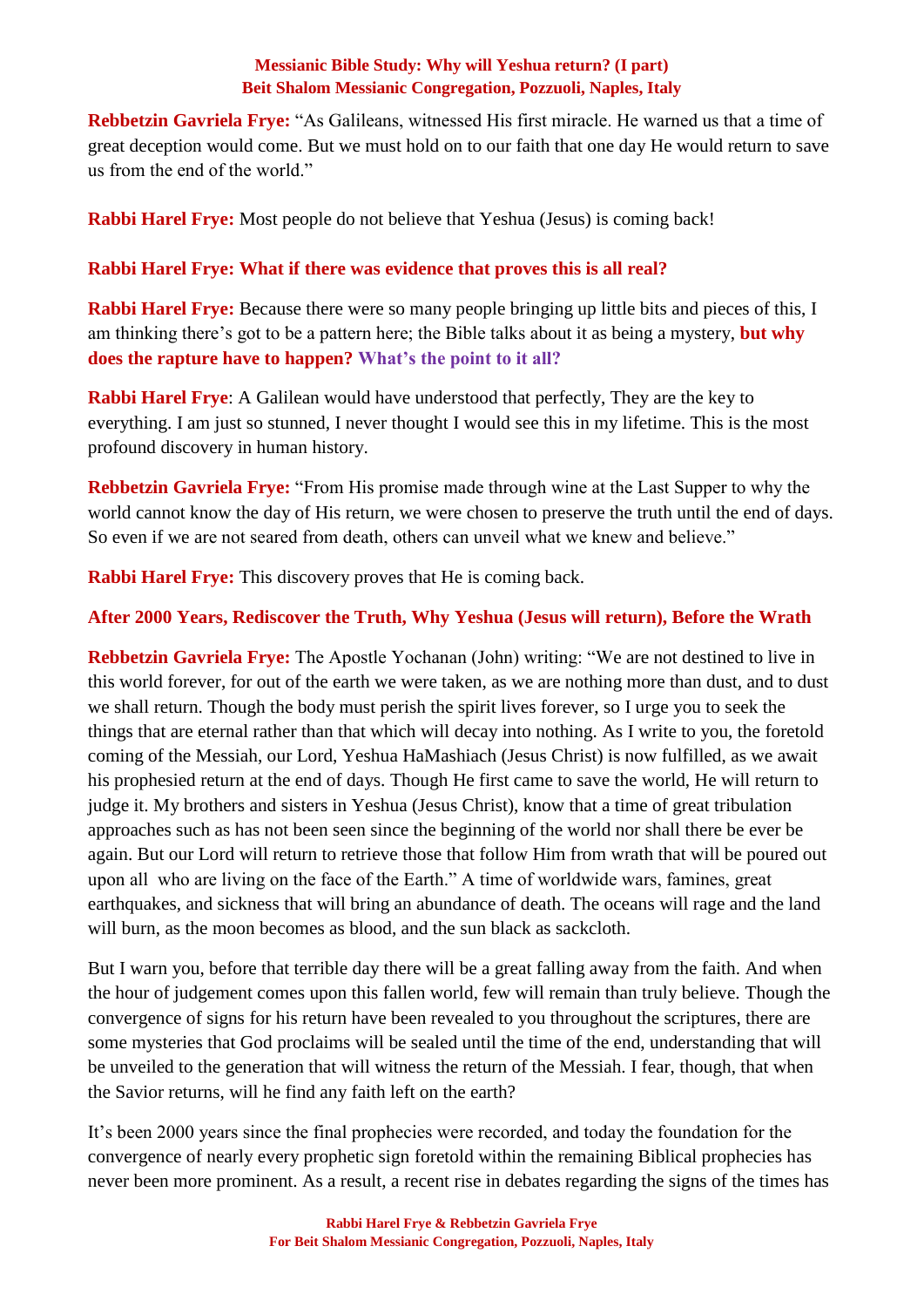led to growing division regarding when the Messiah will return. After all, if the events prophesied within the ancient records are indeed to come to pass, then knowing the timing of the Lord's return would be of great importance.

**Rabbi Harel Frye:** The timing is a real hot-button, especially among religious people, Believers in Yeshua and what the like. We love predictability. We want to know when he's going to be coming back.

The conflict, the disagreement, the contention over the timing of the rapture, and particularly in the last years, it has gone off the chart.

Instead of saying, "How they love one another", as they said of the early church, now today of the church, they say "How they fight with one another."

# **Rabbi Harel Frye: And recent finds from organizations confirm that the infighting among Believers in Yeshua is deepening.**

"In one of our surveys, we ask when they thought the rapture would occur. The largest group, 36%, believe that the rapture will occur pre-tribulation. But if that's the largest group, that means there's not a majority believing any one thing about the rapture."

In addition to the 36% that believe the rapture will occur before the tribulation period begins, 4% of Believers in Yeshua believe it will happen in the middle. 18% believe the rapture will happen at the end. An additional 13% consist of other timing variations and theories. 4% just aren't sure about any of it. And surprisingly, the remaining 25%, a growing statistic, no longer believe in a literal rapture at all. But why is this happening?

**Rabbi Harel Frye:** People have access to a lot of information right at their fingertips, so they want to go and develop their ideas on their own. They want to put together this mixture of eschatological beliefs without any kind of hermeneutical framework. But it really may not match up with any views out there.

**Rabbi Harel Frye: So while the debate rages on regarding the signs of the times: (TV news person): "Some Believers in Yeshua believe this is the final sign for Christ's return, as Russia occupies war-torn Syria. Israel prepares for war, as they send troops to the border."** 

**The secular world, which makes up most of the global population, couldn't care less about the return of Yeshua (Jesus), scoffing at what is perceived as nothing more than unfounded Biblical nonsense.**

**Rabbi Harel Frye:** It's helping to drive people away. First it's going to drive them away from the topic we're talking about, but ultimately it will drive people away from the church, from Christianity, from pursuing the faith. That's how serious this is.

I'm sure that somebody that has not bought into the teachings of Yeshua (Jesus Christ) scratch their head a little bit if on something this important, about Yeshua (Jesus) returning, Believers in Yeshua can't even explain how it's going to happen.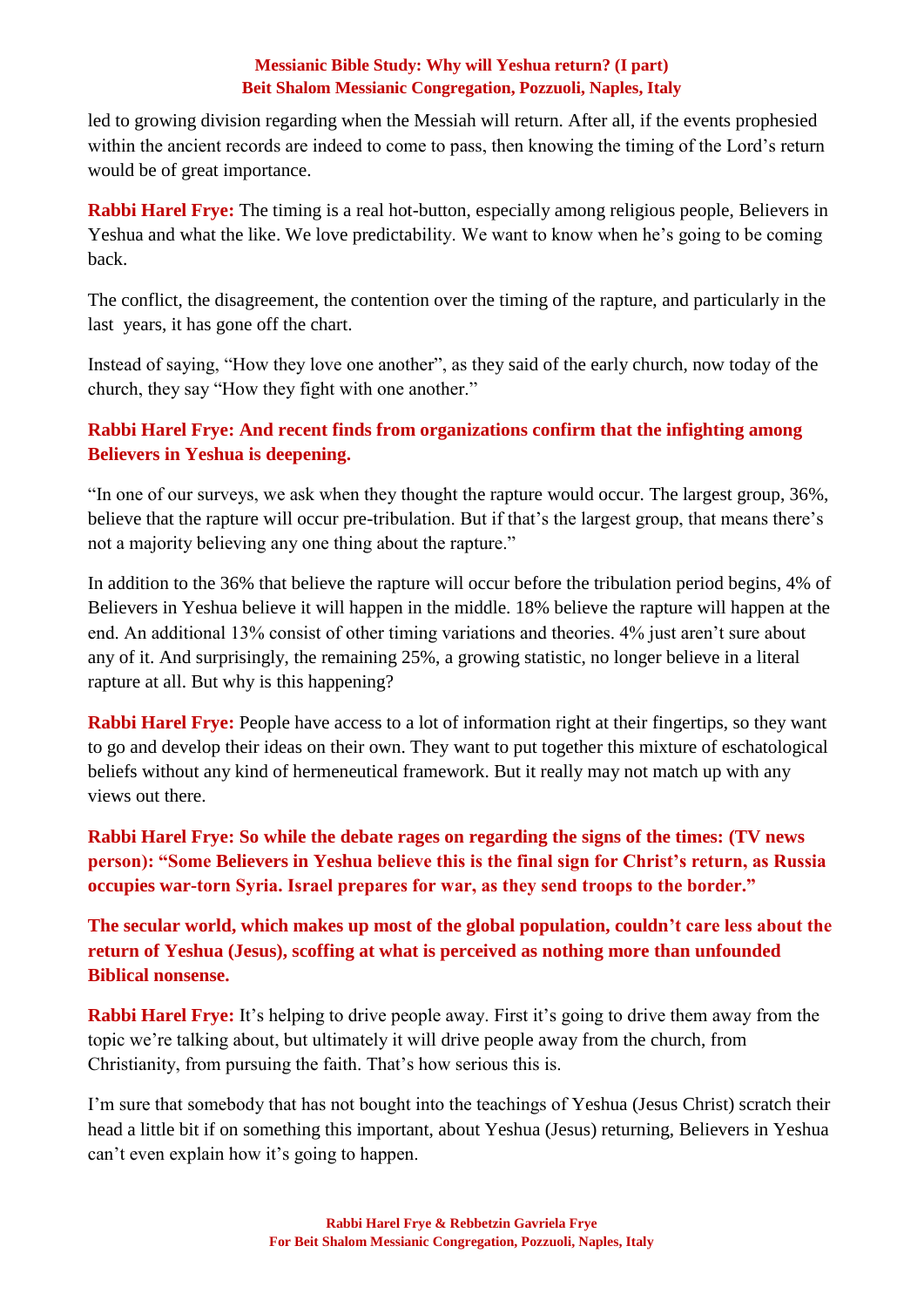**Rabbi Harel Frye: After all, if the validity of Biblical prophecy can be confirmed by historical discoveries, then why can't most Believers in Yeshua get on the same page when it comes to the return of their Messiah? Maybe this is because we're asking the wrong question.**

**Rabbi Harel Frye:** There is so much infighting about when Yeshua (Jesus) is coming back, nobody stopped to ask "why".

But the fact is, the timing is not nearly as important as is the "why" of his return. People forget to even ask, why is Yeshua (Jesus) coming back? Why is all of this going to happen? Why must there an end of the world?

And I think we're focusing on the wrong thing. The issue is why does the rapture have to happen? What's the point to it all?

**Rabbi Harel Frye: So what is the point? Are the events of the end times simply a sequence of ancient superstition, or did those that were with Christ understand something much greater that was buried by the sands of time? Before our story can begin, we need to first understand that Yeshua (Jesus) wasn't simply a Jew. More specifically, he was a Galilean. Not only that, but Yeshua (Jesus)'s disciples were all Galileans too.**

**Rabbi Harel Frye:** There were not only Galileans, they were Galileans from just about every walk of life. You've got a guy who's a fisherman. You have a guy who's a tax collector. And yet Yeshua (Jesus) assembled these Galileans together. And I think that there's a great reason why the Galileans being present, his disciples, future apostles, would be spoken to by Christ in the Galilean vernacular.

**Rabbi Harel Frye: You see, even though the regions throughout ancient Israel share the same culture, the Galileans developed customs that were unique only to them. Why is this important? Because Yeshua (Jesus) used people's cultures to more deeply communicate the spiritual nature of God.** 

**Rabbi Harel Frye:** He used words and symbols and analogies and parables for them to understand. You see it on the Sermon on the Mount, speaking to them in ways they can understand. Speaking to them about being fishers of men, for example. Why would you use that analogy unless you knew that these were fishermen? Everything he said was based on life that he lived, culture that he belonged to.

I think it's difficult for us to understand in our day what it was like for them in their day. When Yeshua (Jesus) spoke, it was from the heart to their heart. There was a profound connection made.

The first century believers had such a clear understanding of what Yeshua (Jesus) was saying. He gave them clear revelation.

**Rabbi Harel Frye: So it's no wonder that one day his disciples came to him to ask about the fulfillment of God's plan for the future. And Yeshua (Jesus) answered them in shocking detail.** 

**He uses illustrations that they can understand that tells them the world is going to come to an end someday, and here's how it's going to happen.**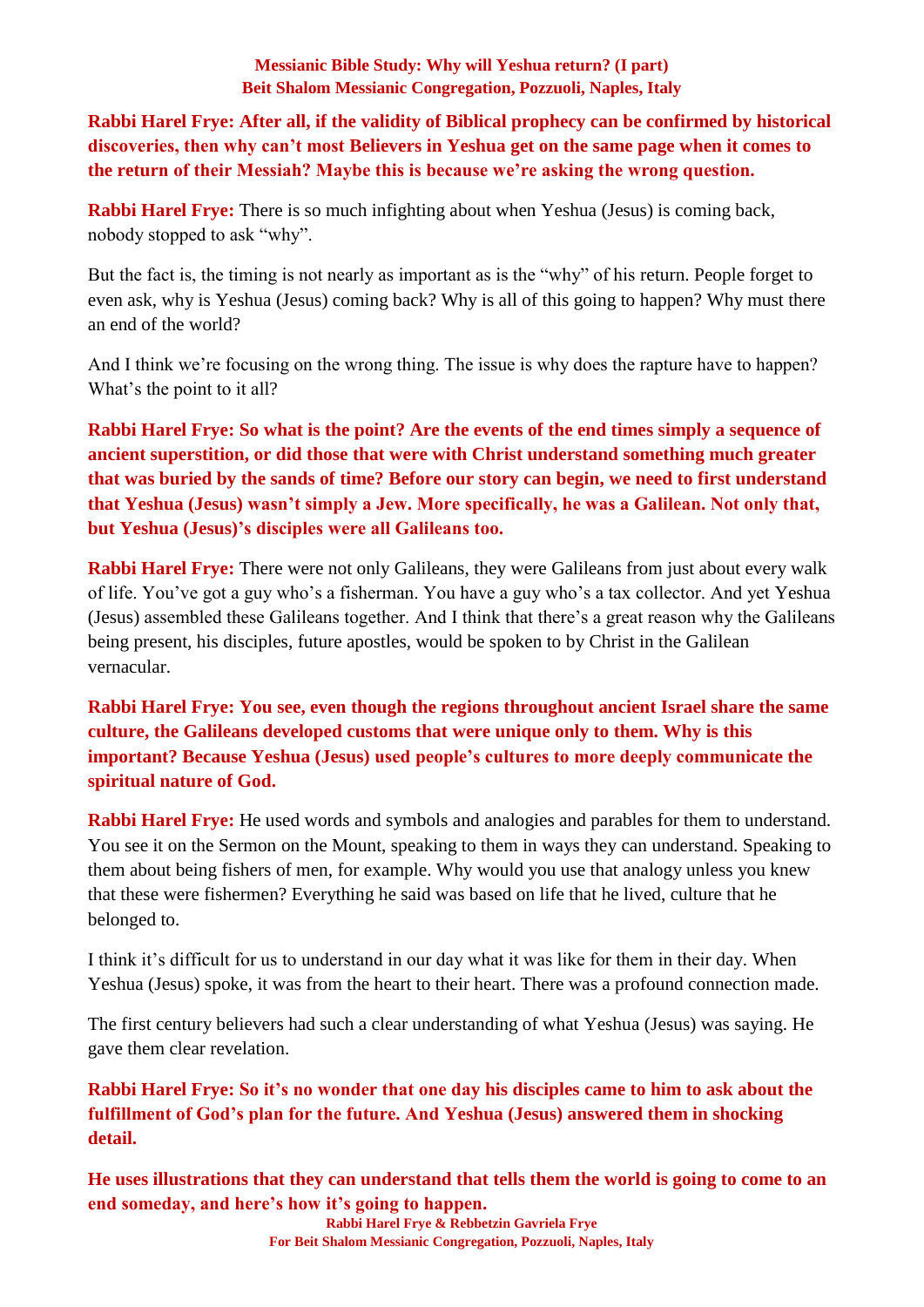**So to fully understand the depths of what Yeshua (Jesus) could have revealed to the Galileans regarding how and why he would return in the last days, we must understand the unique culture to whom he was speaking. We need to see the Messiah through their eyes.** 

**This sparked a new research project and fragments of new insight began to expose the forgotten ways of the ancient Galileans.** 

**Rabbi Harel Frye:** You know the 2/3 of the gospel took place in a little strip of land by the Sea of Galilee? It actually makes no sense, if you think about it. Most of the Jews didn't live there, but yet 2/3 of the gospel took place right there. So you cannot ignore the culture and the people, the life, and the habits of those days. And that's why the Galileans are playing such a big part.

There are a lot of other people who have a lot of pieces to the puzzle. And a lot of other people are working on the same projects. It's an enormous research project to make sure that you find it and get it right. Because there were so many people bringing up little bits and pieces of this, and I'm thinking there's got to be a pattern here.

**Rabbi Harel Frye: And there was, pieces to a puzzle that formed a prophetic timeline woven throughout the ancient scriptures that directly references an ancient Galileans ceremony, a ceremony that was passed down through generations to foretell how and why Christ will return in the last days of the world. And of all the ancient ceremonies, this secret could have been hiding. It was discovered within a one-of-a-kind wedding, a wedding that contains a series of customs that would unfold over an entire year, revealing a chronological sequence of events that perfectly aligns with the recorded Biblical prophecies leading to the second coming of Christ.** 

**Rabbi Harel Frye:** It's a wedding. It is a Galilean style wedding. There's no doubt about it. Why use a Galilean wedding? Because all of his disciples were Galileans. When Yeshua (Jesus) taught his disciples, he used an object to start with that they already knew. Then he would say, the kingdom of heaven is like that. In the case of the Galilean wedding, he would say to the guys, you know what our weddings are like, don't you? We do them all of the time. The end of the world is going to be like that.

The parallels to the rapture are incredible, and it is so brilliant.

**Rabbi Harel Frye: So what exactly about their ancient wedding changes everything that we thought we knew about the second coming? To truly understand the depth of what we're only now rediscovering, we must journey back to ancient Galilee during the time of Yeshua (Christ) to follow the sequence of events that was hidden within their prophetic wedding. This is where the story begins. These are the Galileans, and this is what they knew.**

**(Northern Israel, 30 A.D.)**

**Rabbi Harel Frye: Welcome to the town of Cana. Israel is under Roman control, ruled by Tiberius Caesar. And under his cruel authority, life is harsh for many of the Jews. But on this day, there's hope for the future, a promise for a new beginning, because on this day, the betrothal between a young groom and his bride is taking place.**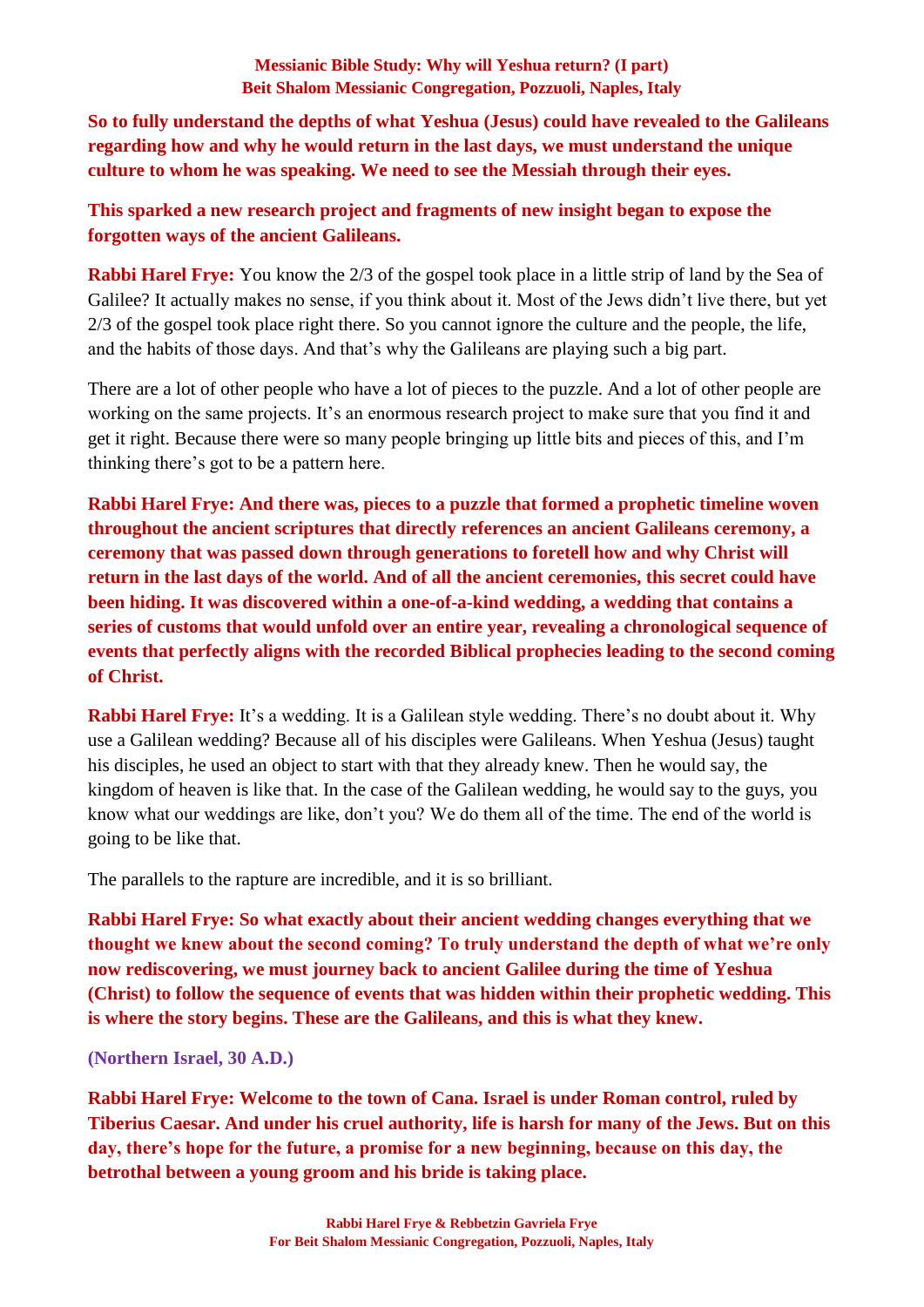**It's not possible to overstate how important a wedding is in the Middle Eastern culture today, as it was in that day, the first century. A wedding was the most important event that would take place in any town for anyone.** 

**In fact, as word spread throughout the streets that a betrothal was taking place, everyone who was able would rush to the main gate to witness it.** 

**Everything took place at the gate. And this was really important because this is where you found the elders. The elders ratified legal agreements, and if you held the ceremonies near the gate, you would have layers of people that would gather around who are not family members, maybe not friends. So, having weddings guests the way that we have them today wasn't important to them. They wanted witnesses, because you can't make a covenant without having witnesses to ratify the covenant.** 

**There is a written proposal that is presented. It is a written covenant of marriage that the bride accepts. They would be asked, do you agree on these terms? They would say, "We do",**  which means that they can't go back on it. They can't say, "I didn't know that was in there", **or "those terms were disagreeable to me."** 

**After the agreement outlining the union between the two families was publicly read, gifts were then exchanged, with the most extravagant going to the bride. In fact, contrary to popular belief, a dowry, or the price that was paid to the bride's father in Galilee, was not a purchase of the bride as property as it was in the surrounding cultures in the Middle East, but rather an insurance policy that would help take care of her if anything were to happen to her beloved. But what comes next will set in motion a sequence of events that will shape the future for generations to come.**

**Rabbi Harel Frye:** Then it focuses down on to the moment where everyone holds their breath. What happens is that the bridegroom is then handed a pitcher of wine. The groom then pours the wine into a ceremonial cup that will be offered to his desired bride-to-be. It was called the cup of joy. With both hands reverently, respectfully and fearfully, he would pass it to his bride. When the groom presents the cup, she now has the choice as to whether or not she will accept or reject this proposal for marriage. The moment the cup is handed to the bride, she is given all power to stop the wedding by pushing the cup back and rejecting the bridegroom.

**Rabbi Harel Frye: Contrary to all other wedding customs in the Middle East, the bride in a Galilean wedding possessed the final authority. She alone had the power to accept or reject the offer from the groom. The betrothal could not be completed without her willing acceptance to drink from the cup of wine. But on this day, during this betrothal, the bride accepts.** 

**The groom will then also take and drink from the cup, solidifying the new covenant. But then he says something truly profound. He then says publicly so that everyone can hear, "You are now consecrated to me by the laws of Moses, and I will not drink of this cup again until I drink it anew with you in my father's house."**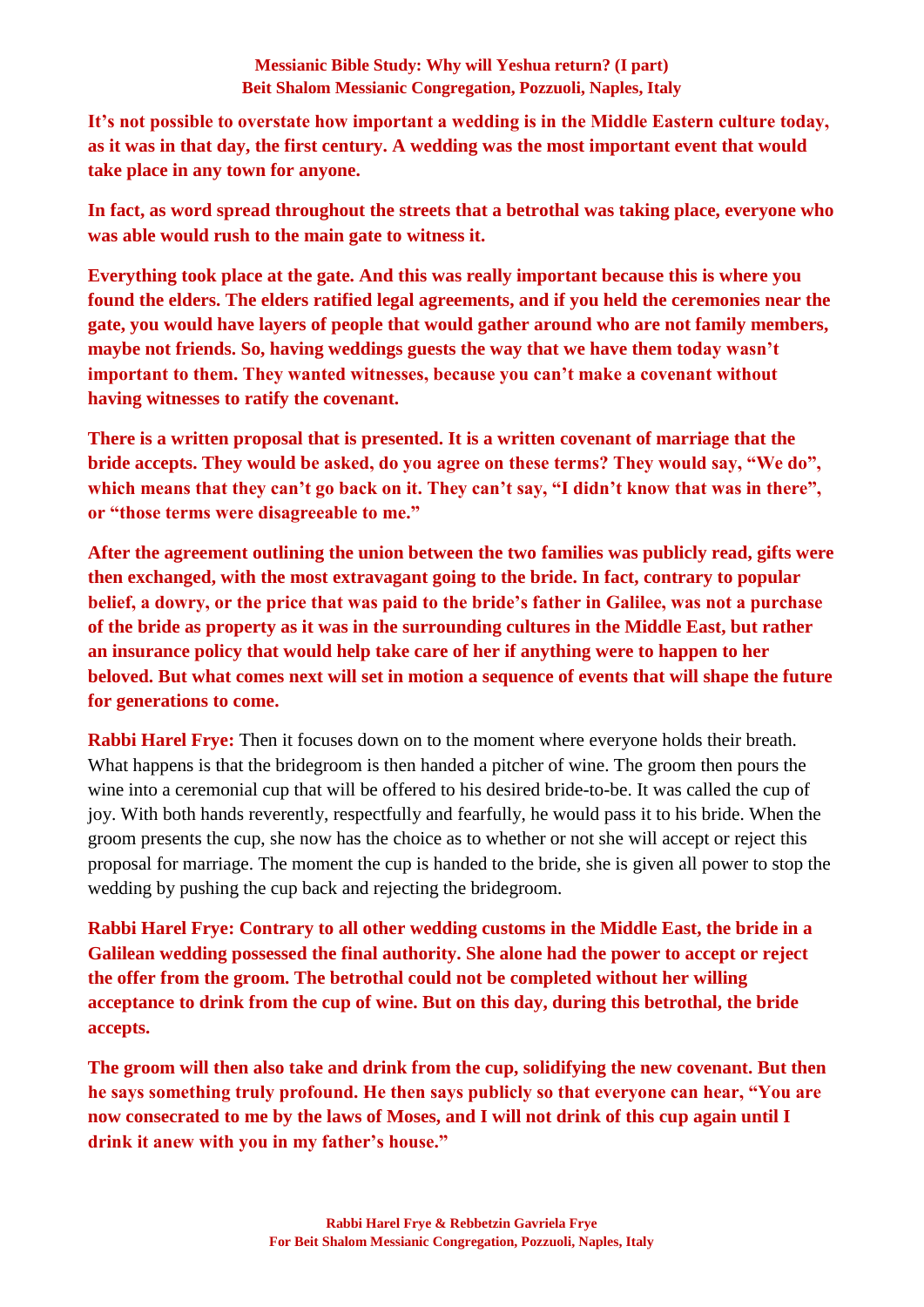**To understand why this phrase is so profound, we must look at another act recorded later in the scriptures. During the Last Supper, Yeshua (Jesus) offered a cup of wine to his disciples to signify a new covenant with them. And after his disciples drank from the cup, Yeshua (Jesus) then said something similar to what a Galilean would have heard from their own weddings. He said, "But I say to you, I will not drink of this fruit of the vine from now on until that day when I drink it anew with you in my father's kingdom."** 

**Rabbi Harel Frye:** This is exactly why when he gave them the cup, he actually says "this is the new covenant in my blood." I'm about to pour my blood. It's a promise. We're going to be together again, and we're going to mark it by drinking the wine. It's something important.

### **Rabbi Harel Frye: The breaking of bread and offering of wine, these acts were to form a new union, a new promise, meant to deliberately set in motion events of unimaginable importance.**

**Rabbi Harel Frye:** In the Arab culture, you eat from the same bread and you drink from the same cup. The thought is that, that which is n you is in me. It is a common union, communion, no longer two, but one. When Yeshua (Jesus) says that at the Last Supper, this is my body given for you, broken for you, he is talking as a bridegroom to his bride. When he says to them, this is the cup of my blood in the new covenant, that's how they would seal the betrothal in the ancient wedding.

When you thing about the Galilean disciples, they understood exactly what he was regarding these things. They were familiar things. The illustration was entirely clear to them. When Yeshua (Jesus) said that, his Galilean disciples at the Last Supper heard only one thing, Wedding.

**Rabbi Harel Frye: In fact, this might explain why later in the gospel records the disciples asked Yeshua (Jesus) only when the events of the last days would take place and not why, because as Galileans, they likely had already made the connection, especially given Yeshua (Jesus)'s first recorded miracle, which took place in the town of Cana when he turned water into wine at a Galilean wedding.**

**Rabbi Harel Frye:** I find this most fascinating that the first miracle Yeshua (Jesus) ever performed was at a wedding. And that wedding had the same cultural dynamic that Yeshua (Jesus) was describing when he was explaining to his disciples about his soon return.

**Rabbi Harel Frye: But the conclusion of the betrothal was merely the first step on a year'slong journey to an unimaginable conclusion. Now the betrothal ceremony is finished, and the families are rejoicing, partying in the streets, and they go back to their houses. However, this is just the beginning of an entire year of preparations that goes into making the way for the wedding.** 

**Though, technically, the bride and groom are now united as one under a new covenant, the real work only now begins. The groom must leave his betrothed, where they will live apart until the day of their wedding feast. In fact, the groom is now responsible for all of the preparations for the day he will be reunited with his bride. Over the following months, he will acquire materials to build a new room onto his father's house, along with crafting new furniture, such as tables and stools. He'll negotiate for required items such as oil lamps, rugs, and dishes that will be used in the wedding feast that will take place in their new home.**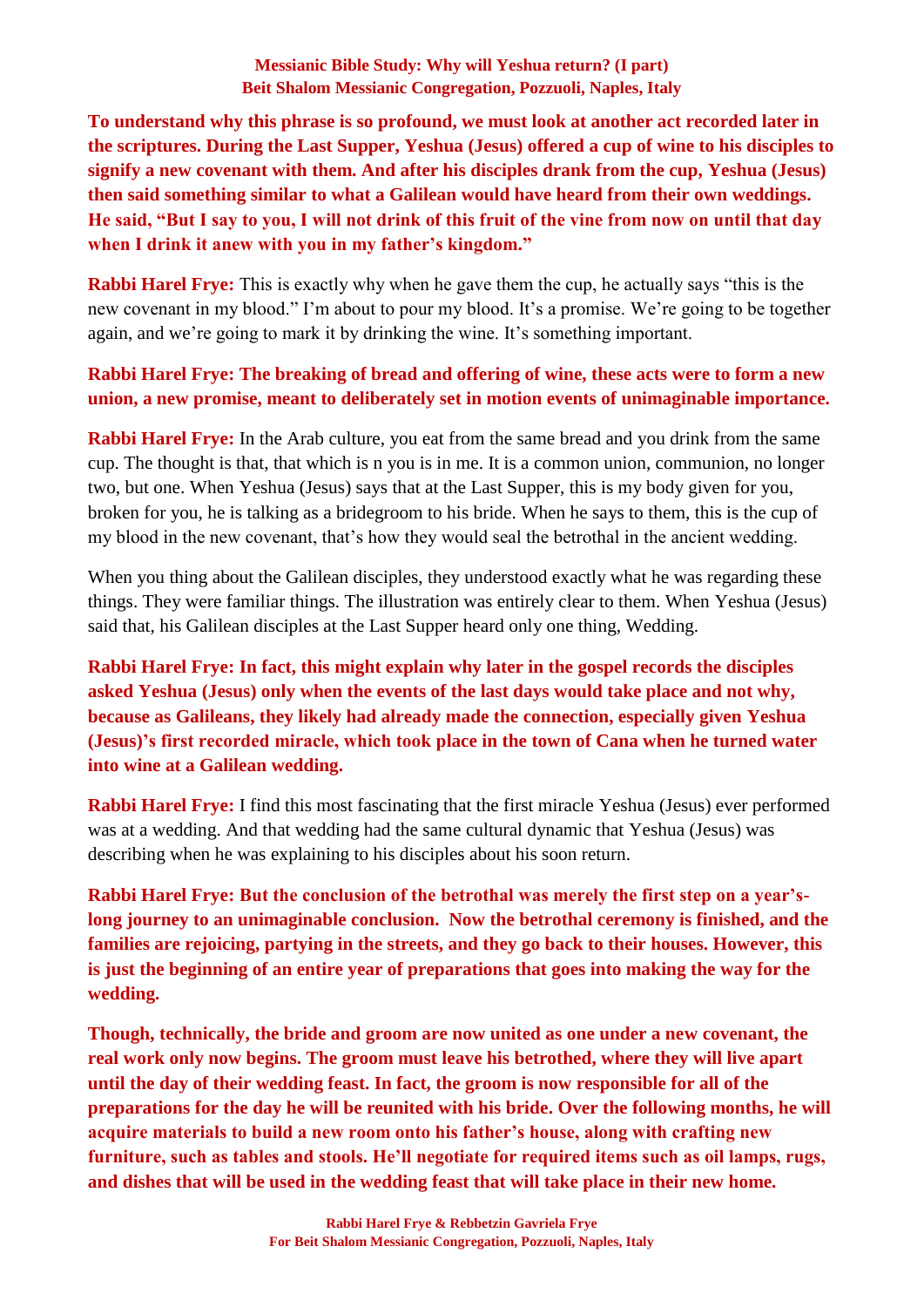**And scholars have now discovered that the theological implications of this period in the wedding held profound importance regarding the first coming of Yeshua (Jesus). You see, before Yeshua (Jesus)'s crucifixion, he warned his disciples that he too would have to leave them. Yeshua (Jesus) tells them, "I go to prepare a place for you. And if I go and prepare a place for you, I will come again and receive you to myself, that where I am, there you may be also."**

**Rabbi Harel Frye:** I'm going to prepare a place for you. This is key, especially when we think about the first century Galilean experience and culture. I'm going away. A Galilean would have understood that perfectly to mean that he's going to go away to prepare a new home. He's going to go prepare a place for his bride, personally. And then Yeshua (Jesus) said something that they all understood. I'm going to come back and get you, that where I am, there you may be also. But then he's not leaving before he's making a verbal promise that he's about to come back and take us, and where he is, we will also be. And it's very important that we understand that we understand he's not saying where you are, I will also be. It's where I am, you will also be. He's speaking as a bridegroom to his bride, and they know it. They knew it because this was the culture of that day.

It is so tragic, for lack of a better word, that many don't understand the profound depth of the culture. You cannot separate the culture from the gospels. If you take the culture out of the gospels, you virtually gut out the entire meaning of it.

## **Rabbi Harel Frye: But unlike the earthly custom, where the groom will bring his bride back to his father's house, Yeshua (Jesus) was speaking in a heavenly realm, where only those that are born again, having agreed to be his bride, could go.**

**Rabbi Harel Frve:** It's Yeshua (Jesus) who introduced the doctrine of the rapture to us. I'm going to come and pick you up, take you back where I've been. You need to understand something, if you don't have that event taking place in your theology, you have the wrong Yeshua Jesus. If Yeshua (Jesus) doesn't come back for his church, then we all have the wrong Yeshua (Jesus). It's mandatory that he comes back. It is absolutely a definitive event. It defines either we have the right Yeshua (Jesus) or the wrong Yeshua (Jesus) based upon the biblical Yeshua (Jesus) coming back or not. He has to come back.

He said, I'm going away, but I'm going away to prepare a place for you. Then I'm going to come back and I'm going to bring you to me. That sounds to me like a rapture.

**Rabbi Harel Frye: And this is further reinforced by Yeshua (Jesus) himself when he tells his disciples that when this time comes, there will be those living on the Earth that will not taste death.** 

**But until that time when the groom can be reunited with his bride, there is much that needs to take place. And although the groom has left to prepare a new home, the bride's job is not yet over either. She must prepare for the hour that her groom will return for her.** 

**Rabbi Harel Frye:** The bride then takes the next year to put together a wedding dress and other accouterments for the wedding. She has to buy with her bridesmaids all kinds of cloth.